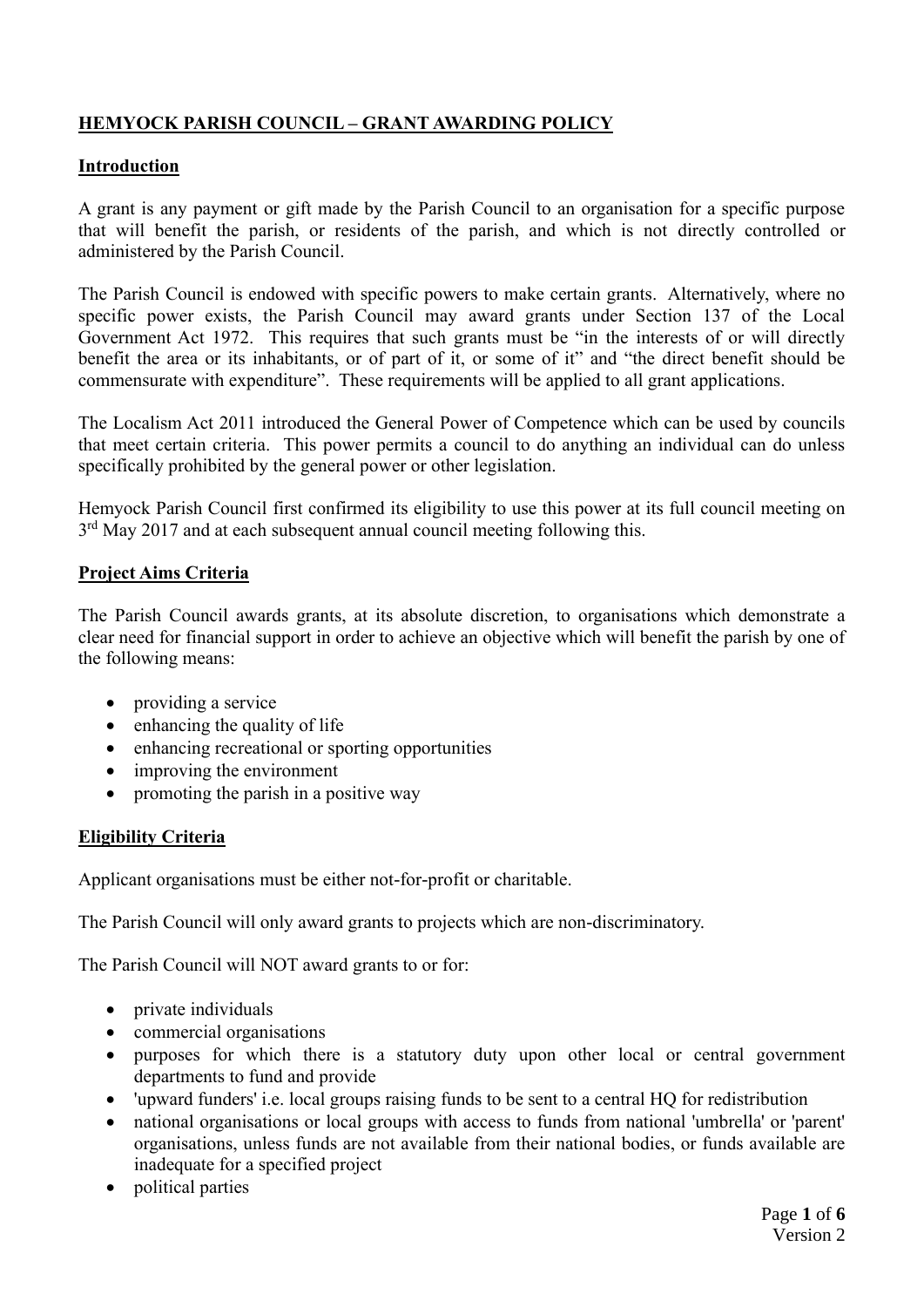• religious organisations, unless for a purpose which does not discriminate on grounds of religious belief

This list is not exhaustive and may be extended at the council's discretion.

Only one grant application will be considered from any organisation within the Parish Council's financial year.

Grants will not be made retrospectively.

### **Conditions of funding**

Any organisation seeking a grant from the Parish Council must have a bank account in its own name with two authorised representatives to sign each cheque. In the event that an applicant organisation does not have its own bank account then the Parish Council will only consider the reimbursement of proven costs by presentation of receipts or invoices for goods or services rendered.

The administration of and accounting for any grant shall be the responsibility of the receiving organisation.

Any award must be properly accounted for and evidence of expenditure supplied if requested by the Parish Council.

Any grant must only be used for the purpose for which it was awarded unless the written approval of the Parish Council has been obtained for a change of use of the grant monies.

Any unspent portion of a grant must be returned to the Parish council by the end of the financial year in which it was awarded.

No commitments will be made to award grants in future years.

Where equipment is gifted to an organisation, the Parish Council requires that it be insured and maintained at the expense of the user.

The Parish Council may ask for recognition of its funding role in an applicant organisation's public relations material (newsletters, press releases, etc.).

#### **Application procedure**

Applications for grants should be submitted to the parish clerk using the application form available on the Parish Council's webpage (hemyock.org).

Applicants may also be asked to provide the following supporting information:

- further details of the project to be funded
- evidence that the project will be of benefit to the local community
- evidence of the number or percentage of beneficiaries living within the parish
- evidence of a clear need for funding
- a copy of the organisation's written constitution
- a copy of the organisation's previous year's accounts or, for new projects, a detailed business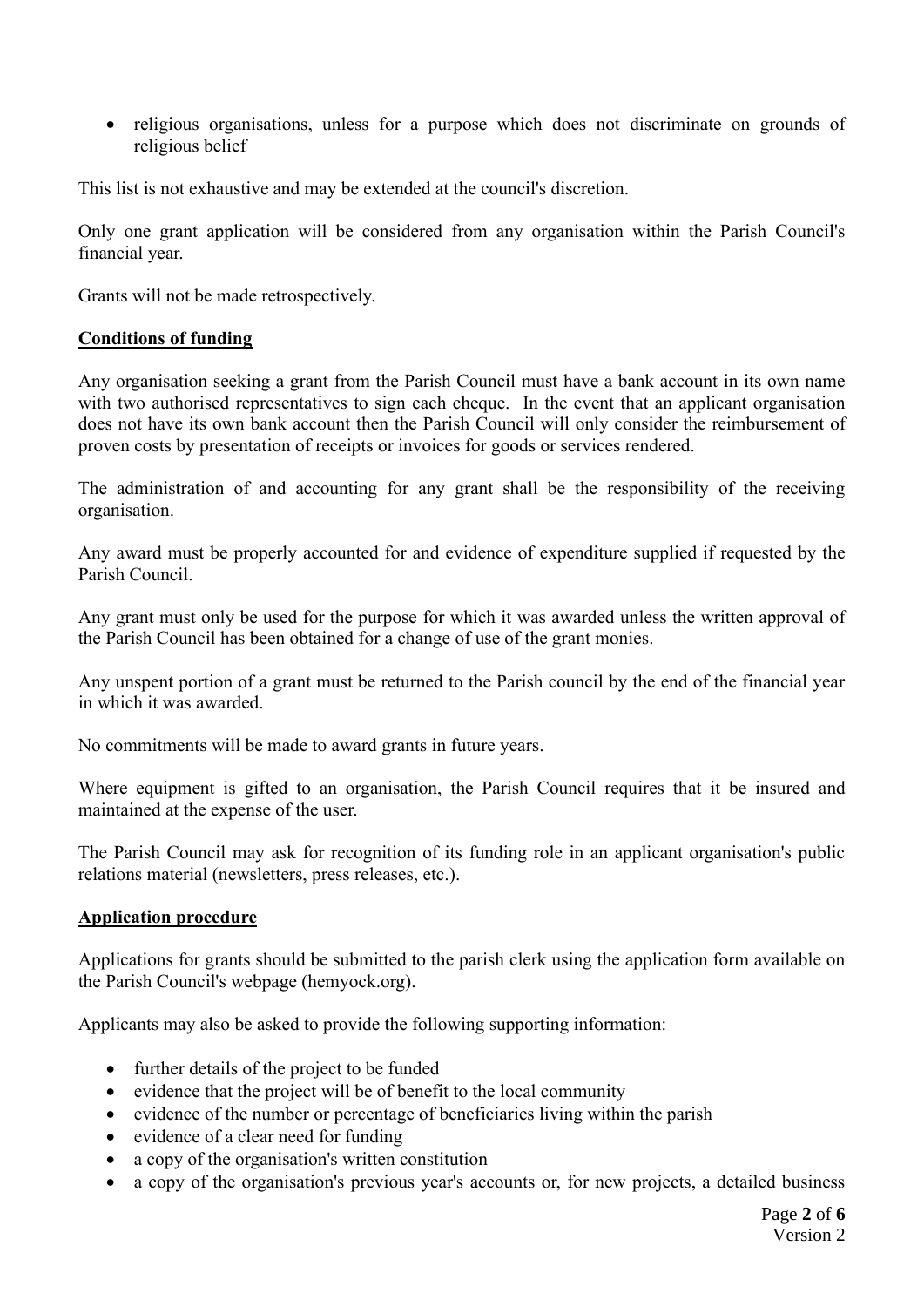### plan and budget

The clerk will present the application for consideration at the next available meeting of the Parish Council Finance Committee. The committee will make a recommendation for or against the application to the subsequent meeting of the full council.

Approval or refusal of a grant application will be made at a meeting of the full council.

The parish clerk will advise an applicant of the Parish Council's decision.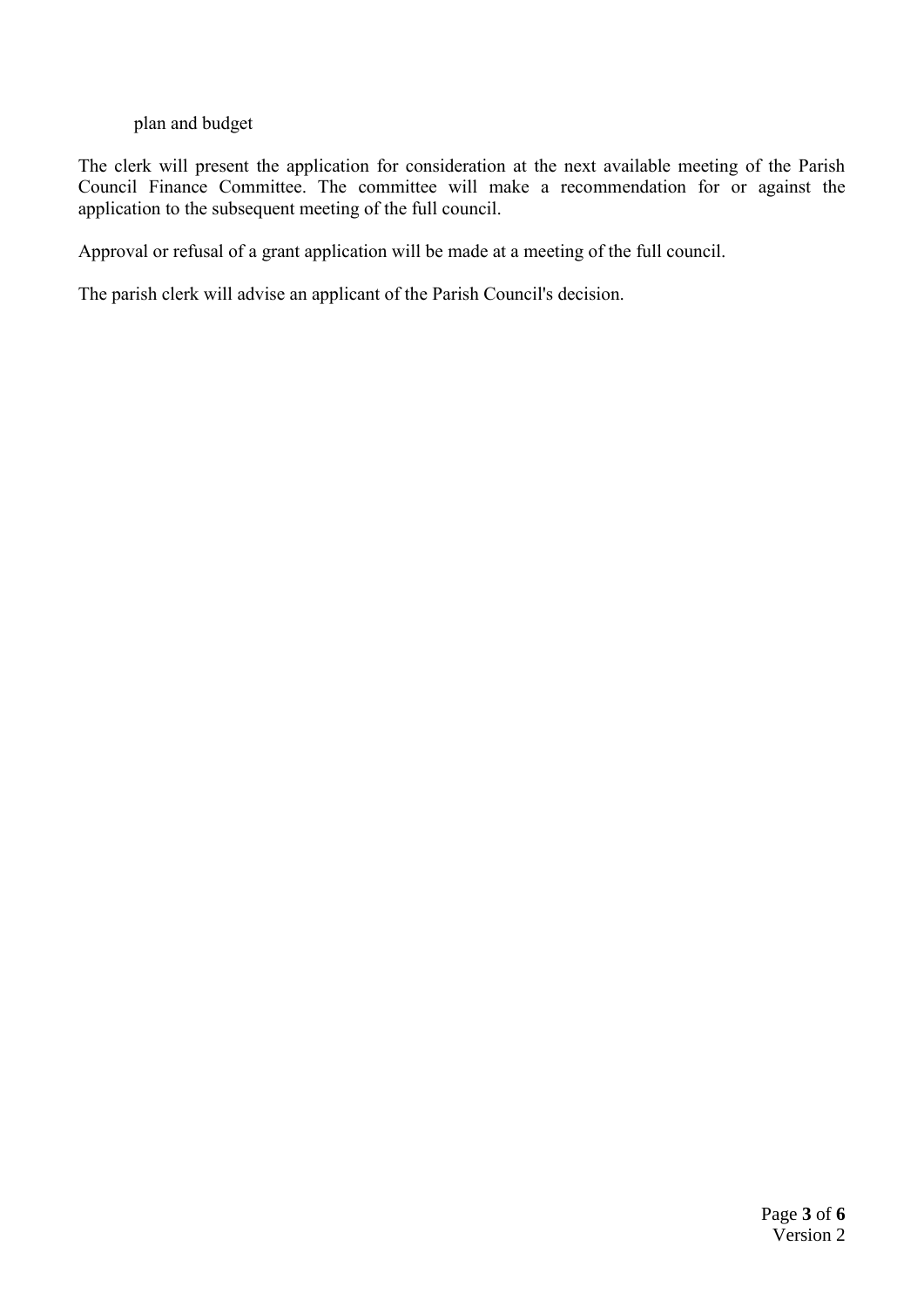### **Grant Application Form**

# **HEMYOCK PARISH COUNCIL GRANT APPLICATION FORM**

**Please read the attached guidelines before completing this form. Please use black ink and block capitals. You may continue on a blank sheet if necessary, but please put the name of your organisation on any additional sheets.**

| Your organisation<br>А.<br>Please give us the following information about your organisation: |
|----------------------------------------------------------------------------------------------|
|                                                                                              |
|                                                                                              |
|                                                                                              |
|                                                                                              |
| Description of your organisation's activities. Please list your aims and objectives.         |
|                                                                                              |
|                                                                                              |
|                                                                                              |
|                                                                                              |
|                                                                                              |
|                                                                                              |
|                                                                                              |
|                                                                                              |

| <b>B.</b> Contact Details                             |  |
|-------------------------------------------------------|--|
|                                                       |  |
|                                                       |  |
| Address for correspondence (if different from above): |  |
|                                                       |  |
|                                                       |  |
|                                                       |  |
|                                                       |  |
|                                                       |  |
|                                                       |  |

| C. Bank details for payment of grant if successful |
|----------------------------------------------------|
|                                                    |
|                                                    |
|                                                    |
|                                                    |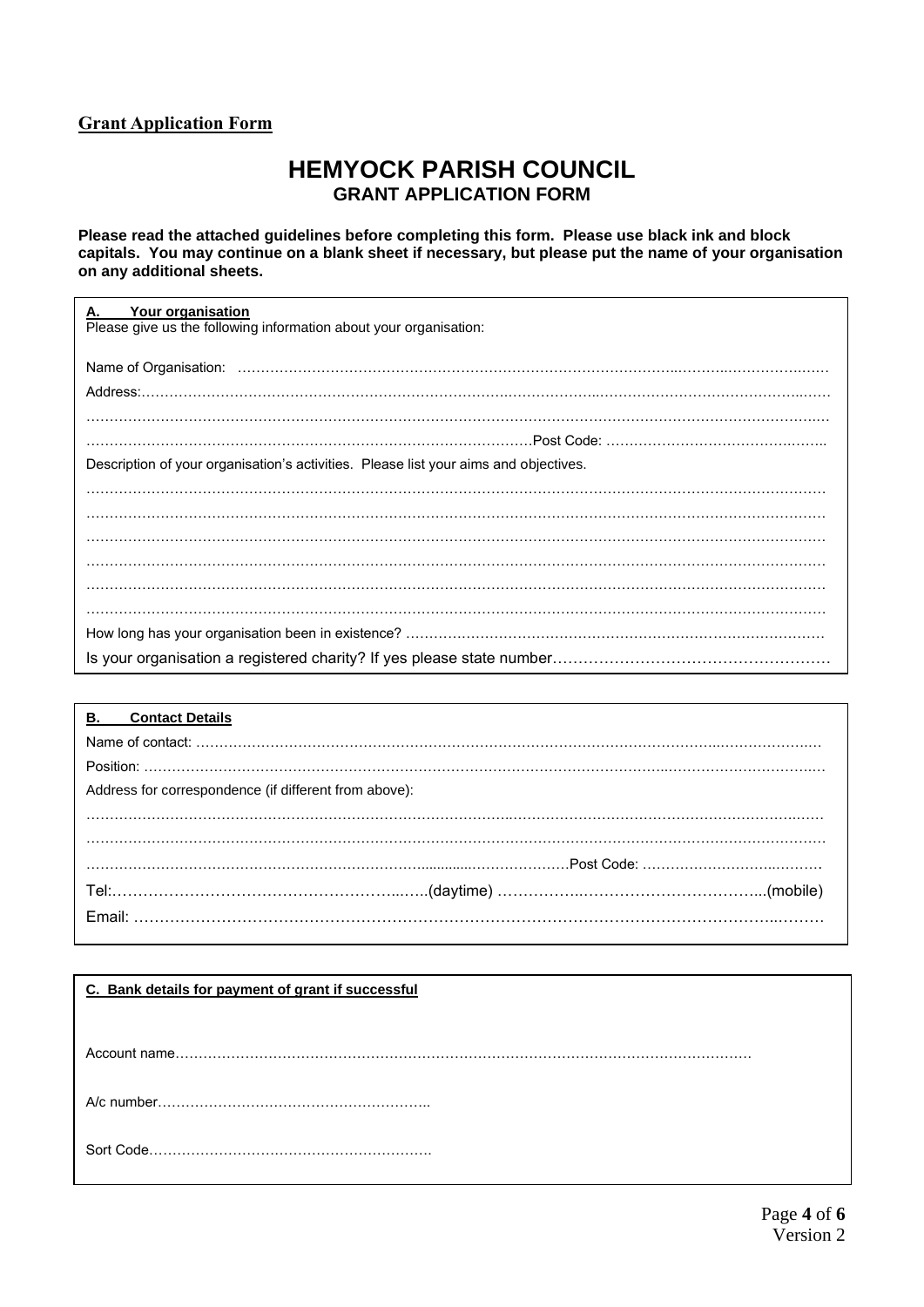**D. Your Application** a) Brief description of project or scheme for which grant is intended …………………………………………………………………………………………………………………………………….……… ………………………………………………………………………………………………………………………………………….… ………………………………………………………………………………………………………………………………………….… b) Who will benefit from the proposed project or scheme and how many of these are Hemyock residents? …………………………………………………………………………………………………………………………………………… …………………………………………………………………………………………………………………………………………… c) Total cost of project or scheme: £…………........ d) How much are you applying for? £………… Please give an itemised breakdown of the expenditure for which this money which is being applied for. Please include evidence (e.g.. suppliers' estimates or price lists) of the likely cost of all items of expenditure where possible. **ITEM** COST £ **TOTAL** d) Have you made any grant application to any other body for grant aid for this project? Yes/No. If yes please give details: **Name of organisation applied to | Amount applied for | Date of Application | Amount Received** If you have received any other sources of funding in the past year, not specified above, please give details: …………………………………………………………………………………………………………………………………………… ……………………………………………………………………………………………………………………………….……….….

| <b>Previous Applications</b><br>E.                                                                                        |
|---------------------------------------------------------------------------------------------------------------------------|
| Has your organisation previously applied for a grant from this Parish Council? If YES, please give details of the project |
| and the date and amount of grant received if any. Was the project as described completed?                                 |
|                                                                                                                           |
|                                                                                                                           |
|                                                                                                                           |
|                                                                                                                           |
|                                                                                                                           |
|                                                                                                                           |

#### **F. Additional Information**

Are there any other comments you wish to make to support this application? Please give this information below, or attach a separate sheet: ……………………………………………………………………………………………………………………………… ……………………………………………………………………………………………………………………………… ……………………………………………………………………………………………………………………………… ………………………………………………………………………………………………………………………………